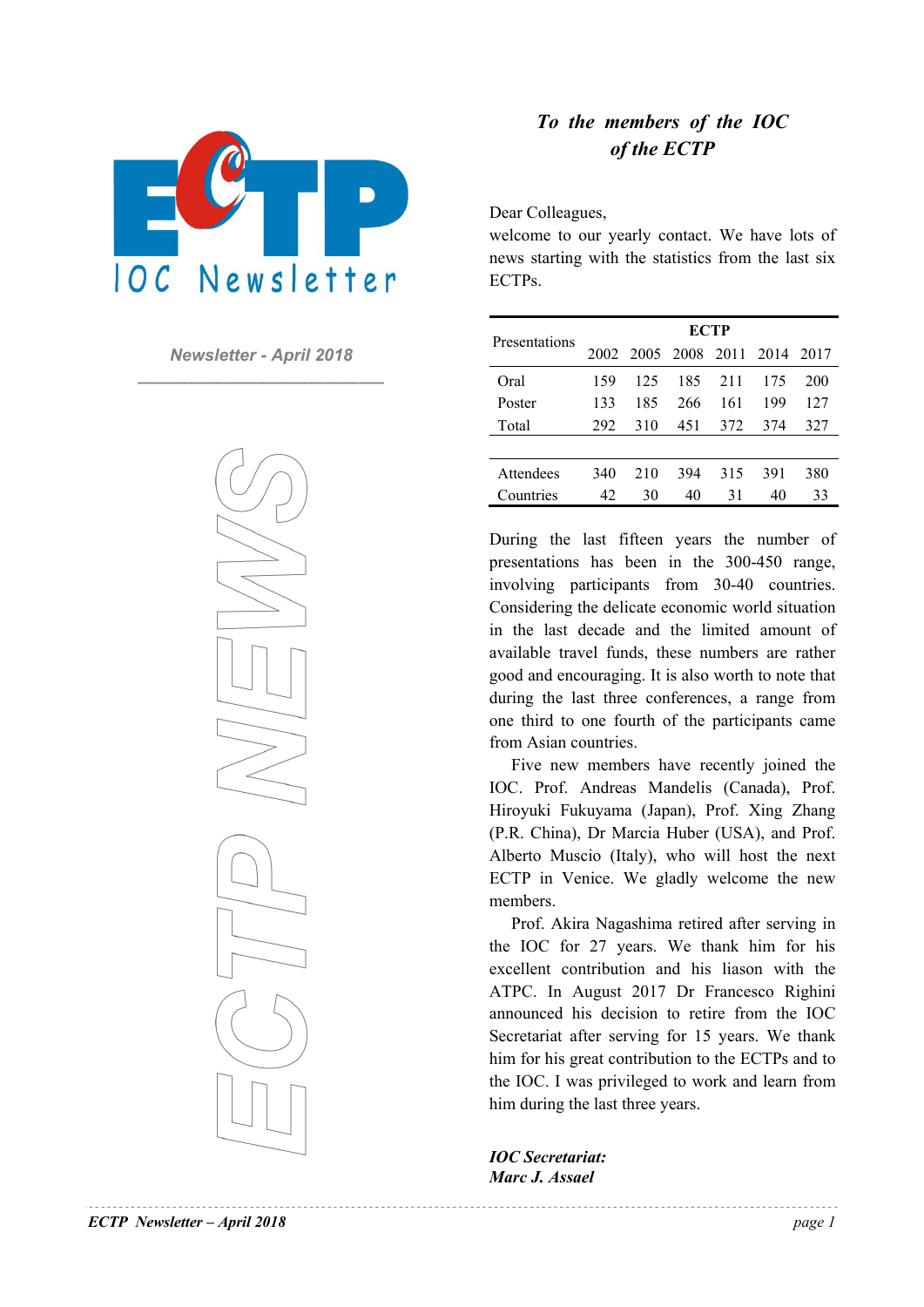

# **ECTP 2017**  *21st European Conference on Thermophysical Properties*

Graz, Austria, September 3-8, 2017

The 21<sup>st</sup> European Conference on Thermophysical Properties (ECTP) took place at Graz University of Technology from  $3<sup>rd</sup>$  to  $8<sup>th</sup>$  September 2017. It was organized by the Thermophysics and Metalphysics group of the Institute of Experimental Physics at TU Graz, with the help of ÖGI Leoben and of AIT, Vienna.

### **1. Participants**

The total number of participants was 380 persons, from all over the world with the geographical breakdown shown in Table 1.

> **Table 1**: Geographical breakdown of 21st ECTP participants

| <b>Europe</b>        | 232            |                      |             |
|----------------------|----------------|----------------------|-------------|
| Austria              | 32             | Portugal             | 27          |
| Belgium              | 3              | Russian              | 10          |
| Bosnia Herzeg.       | 1              | Serbia               | L           |
| Czech Republic       | 12             | Slovakia             | $\varsigma$ |
| France               | 14             | Spain                | 12          |
| Germany              | 73             | Sweden               | 4           |
| Greece               | 2              | Switzerland          | 1           |
| Hungary              | $\overline{2}$ | Turkey               | 2           |
| Italy                | 10             | UK                   | 12          |
| Poland               | 9              |                      |             |
| Asia                 | 105            | Oceania              | 5           |
| China                | 33             | Australia            | 5           |
| Japan                | 55             |                      |             |
| Korea                | 13             |                      |             |
| Malaysia             | 1              |                      |             |
| Taiwan               | $\mathfrak{D}$ |                      |             |
| United Arab. E.      | $\mathbf{1}$   |                      |             |
| <b>North America</b> | 30             | <b>South America</b> | 5           |
| Canada               | 9              | <b>Brazil</b>        | 4           |
| Mexico               | 6              | Colombia             | 1           |
| <b>USA</b>           | 15             |                      |             |
| Africa               | 3              |                      |             |
| Algeria              | 1              | South Africa         | 2           |

# *ECTP Newsletter – April 2018 page 2*

### **2. Plenary Lectures & Invited Talks**

## **Plenary lectures (3)**

**Christof Gaiser** 

Physikalisch-Technische Bundesanstalt Institut Berlin, Germany *"New SI" - Temperature and the Boltzmann constant* 

#### **Andreas Mandelis**

Center for Advanced Diffusion-Wave and Photoacoustic Technologies (CADIPT), Dept. of Mechanical and Industrial Engineering, Univ. of Toronto, Canada *Photothermal Coherence Tomography: Principles and Applications of a New Thermophysics-Based Three-Dimensional Imaging Methodology* 

#### **Wolfgang Schützenhöfer**

Department Testing Laboratories, BÖHLER Edelstahl GmbH & Co KG, Kapfenberg, Austria *Numerical Simulation as an Optimization Tool at a Special Steel Producer (Böhler Edelstahl)* 

# **Invited talks (6)**

#### **Boris Wilthan**

Thermodynamics Research Center, Material Measurement Laboratory, Protiro @ National Institute of Standards and Technology, Boulder CO, USA *A free online NIST/TRC Resource for Thermophysical Property Data of Metals and Alloys* 

#### **Douglas M. Matson**

Tufts University, Medford MA, USA *In-Situ Property Measurement for Selection and Control of Convection in EML Space Experiments* 

#### **Hiroyuki Shibata**

IMRAM, Tohoku University, Sendai, Japan *Thermal Diffusivity Measurement for Metallic and Oxide Glasses using a Laser Flash Method* 

#### **Michal Fulem**

University of Chemistry and Technology, Prague, Czech Republic *Thermodynamic Properties and Phase Behavior of Molecular Crystals – Theory and Experiment Hand in Hand* 

#### **Manuel J. Monte**

University of Porto, Portugal *Estimation of Phase Transition Properties of Halogenated Benzenes* 

#### **Mark B. Shiflett**

Chemical and Petroleum Engineering Center for Environmentally Beneficial Catalysis, Life Sciences Research Laboratory, Univ. of Kansas, Lawrence, USA *Ionic Liquids – Phase Behavior to Applications*